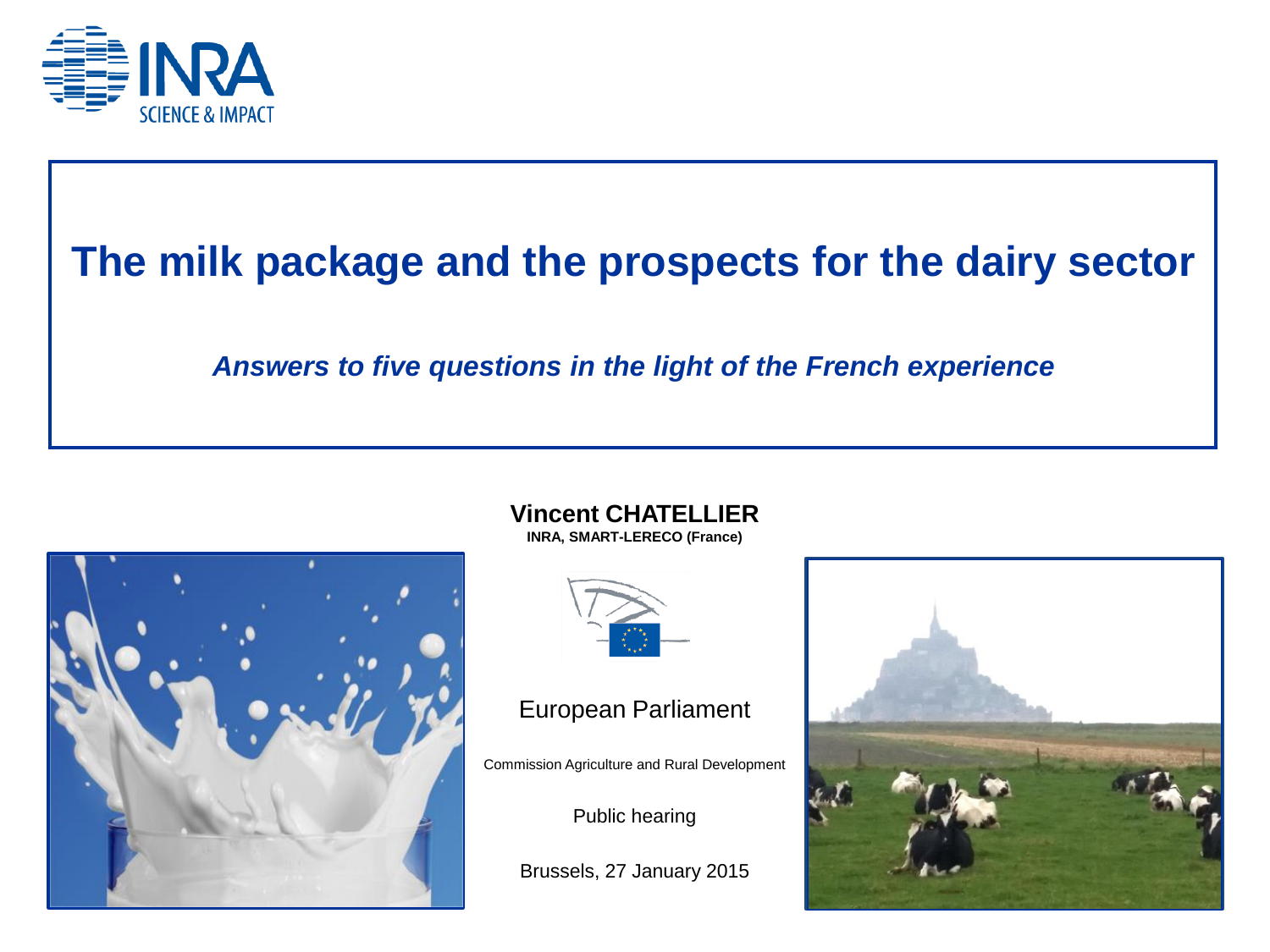# **Q1 (1). What are likely after-quotas scenarios ?**

# **A continuation of the farm restructuring process**

- 68 000 dairy farms in France in 2014 (-4% to -5% per year) / towards 40 000 farms in 2025 ?
- The key role of agricultural societies (79% of French milk in 2014 : 43% from GAEC ; 31% from EARL)
- The development of large structures (16% of cows are located in farms with more than 100 cows)

### **An accentuation of regional contrasts**

- A very strong decrease of milk production in areas with low milk density and mix-farming (cereals)
- A concentration of the milk production in areas with a high milk density : "agglomeration effects"
- A higher increase of the milk production per farm in plain than in mountains areas

# **Nevertheless, there is still a diversity of dairy models**

- French dairy farms often have a variety of agricultural products
- The cheese-production chains (quality) contribute to maintain milk production in some mountain areas
- The milk transformation is due to many actors : private groups, cooperatives, small regional enterprises



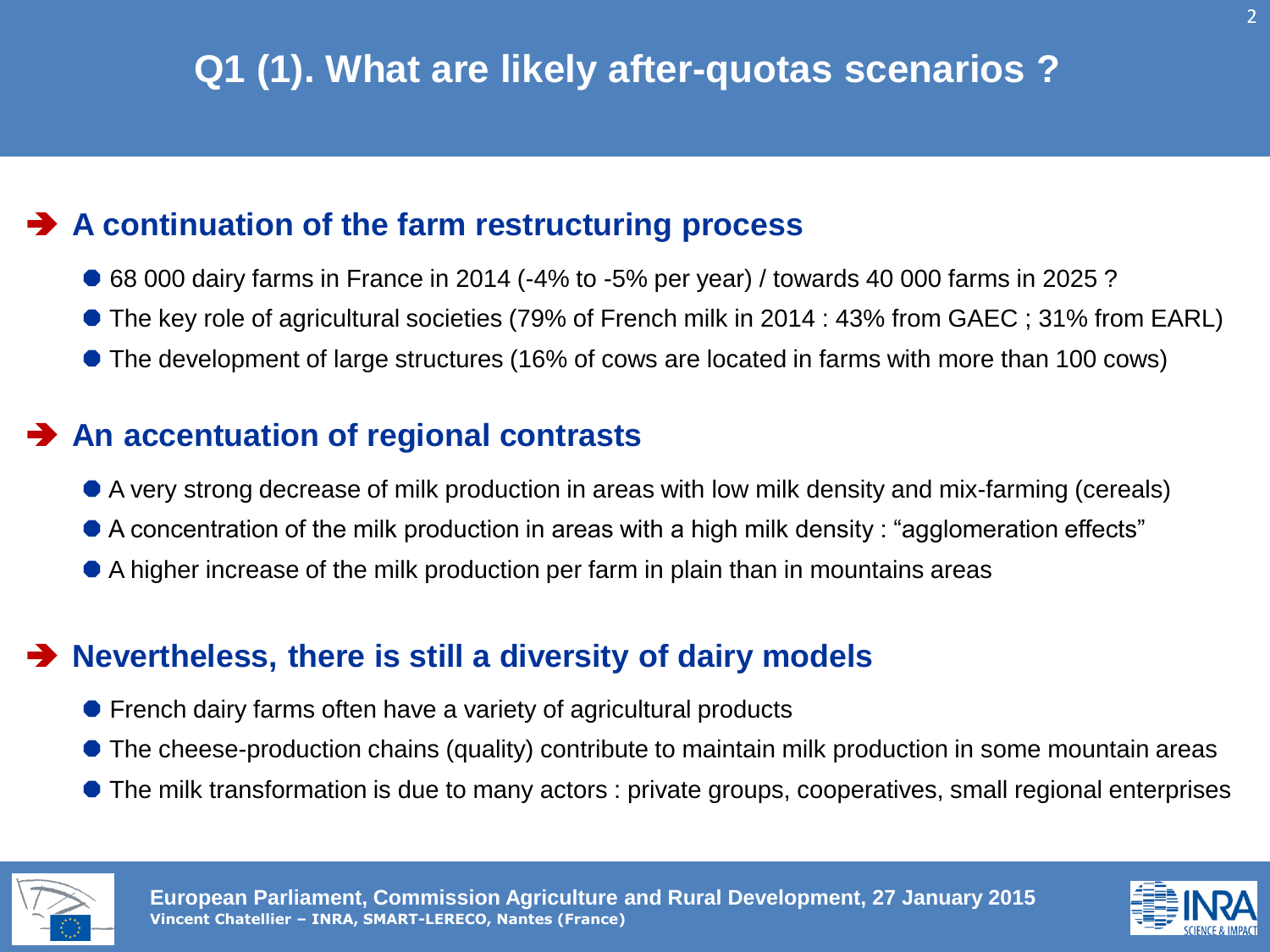# **Q1 (2) Please also give your view on access to credit for milk producers**

# **The investments in dairy farms are favored by the economical situation**

- The international context for milk demand is considered as positive in a long run
- New opportunities for growth in terms of milk production per farm (with new technologies)
- The interest rates are relatively low, but profitability of dairy farms is not always sufficient

### **Access to finance**

- We need to distinguish cash needs (price volatility) and investments at a long run (buildings, lands...)
- The average amount of investment per farm is increasing rapidly (threshold effects / Dairy technology)
- The average ratio "debts/capital" of French dairy farms is still moderate (40%)
- The competition between the major banks help the farmers

# **Changes in the transfer of (farm) capital**

- The development of rented land: land capital is rarely purchased by the new generation of farmers
- The agricultural societies ("GAEC") can promote a smooth transition of capital between generations
- Merging neighboring farms around a shared project or, sometimes, under financial constraints



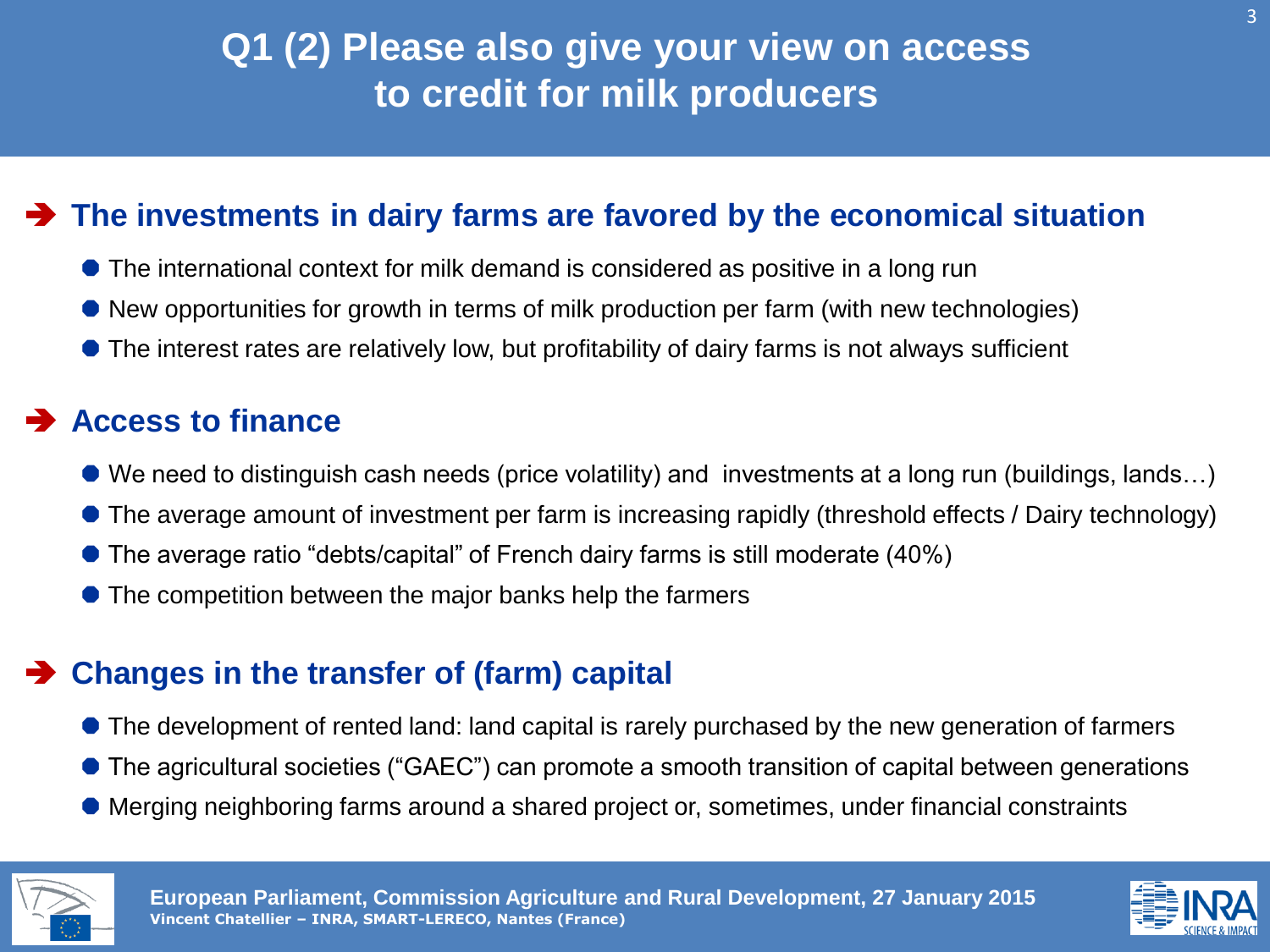<sup>4</sup> **Q2. What are your favourite tools to prevent crises in the after-quota period? In that context, would you consider an increase in intervention prices?** 

# **Milk prices will be volatile: the difficult adjustment of supply to demand**

- A global supply under the influence of external factors: climate and yield of forage crops
- The annual rate of growth for dairy products demand is positive worldwide, but with variations

# **What about the instruments of the past ?... Just in case of serious crisis**

- An increase of the intervention prices is not really a good solution to prepare the future
- Export refunds: an effective tool (Russia bans food imports), but also controversial internationally

# **What kind of tools should be favoured?**

- Try (but difficult) to increase prices of dairy products at consumer level.
- Allocate more funds to "crisis reserve"
- Implement differentiated producer prices according to market situation (reference A, B or C)
- Strengthen coordination upstream (producers organizations, associations of POs)
- **Promote new insurance systems (see Farm Bill)**
- Adapt the taxation system to encourage farmers to save money during the "good years"
- Reduce, by agricultural development, the heterogeneity of production costs among farms



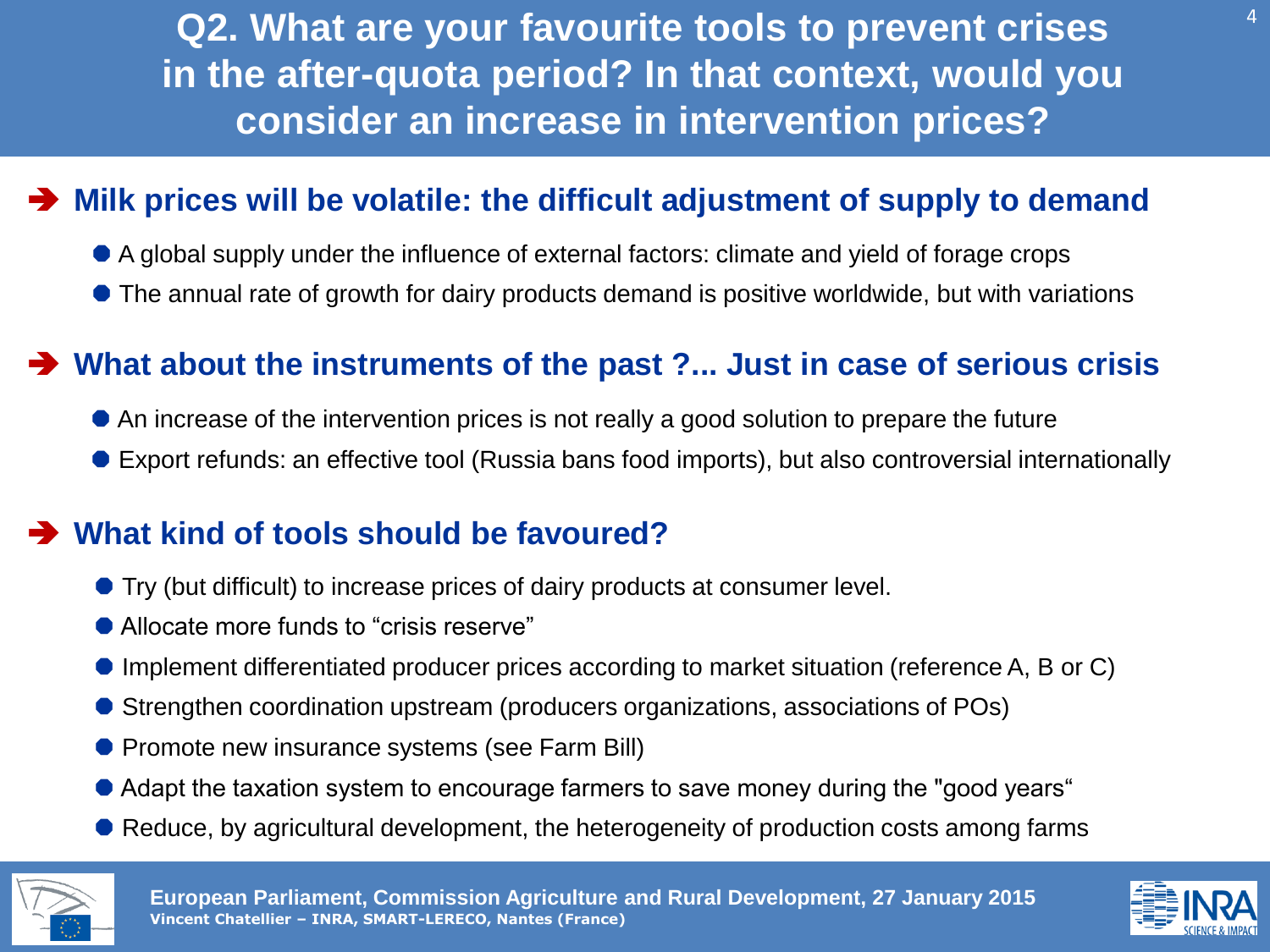# **Q3. Which measures would be the most effective in helping producers situated in disadvantaged regions after the end of the quota system?**

# **In France, the latitudes left by the CAP regulations have been used**

- The national choices (2014) regarding direct payments are clearly favourable to these regions
- Supply management of cheese covered by Protected Designation of Origin (PDO)

### **How to do more?**

- Flat-rate model at 100% for the Single Farm Payment per hectare at national level (instead of 70%)
- Grant an specific aid to the first 52 hectares, but only for surfaces in grassland (no WTO compatible)
- Allocate more funds to the modernization of livestock buildings (more expensive in mountains)
- Help to promote the image of the dairy products from the mountain on the domestic market
- **Promote the export of quality products (PDO cheese) on foreign markets**
- $\bullet$  Increase the funds granted to young farmers in these regions
- Encourage the development of suckler cows (farm with milk production and bovine meat)



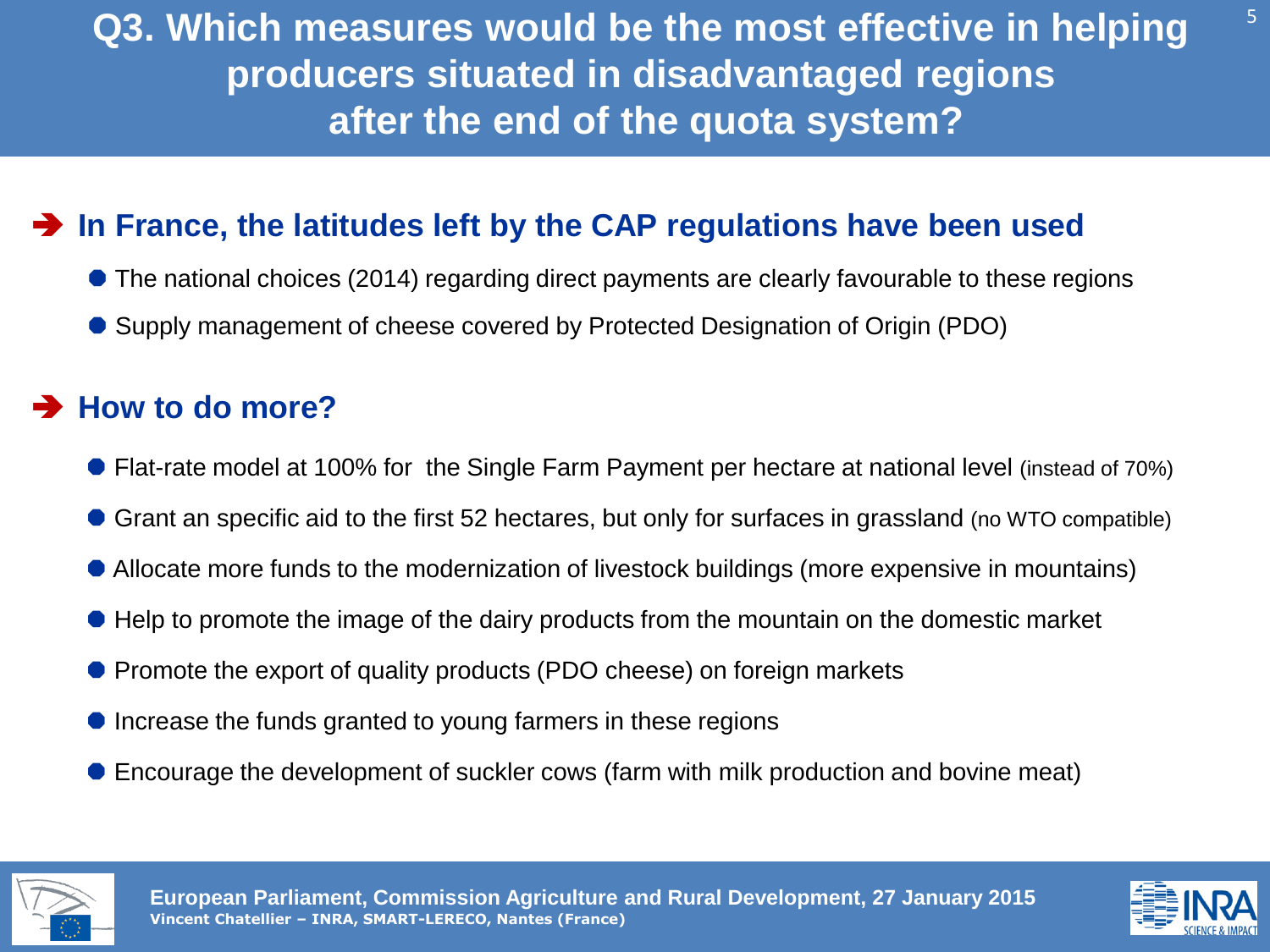**Q4. What are the opportunities and risks concerning exports of dairy products outside of the EU?**

# **No additional production without export performance**

What about the long-term growth potential of exports from New Zealand and the USA?

# **A favorable trend for export, in "volume and/or value added"**

- $\bullet$  Stability of the French trade balance with the countries of the EU-27 (balance = +1.2 billion € in 2013)
- $\bullet$ ... But high growth with third countries (balance =  $+ 2.4$  billion € in 2013)
- Non-EU customers: China (export: 344 million €) ; Algeria (187) ; USA (170) ; Switzerland (124) ; Russia (107)



Douanes françaises / Traitement INRA LERECO



**European Parliament, Commission Agriculture and Rural Development, 27 January 2015 Vincent Chatellier – INRA, SMART-LERECO, Nantes (France)**

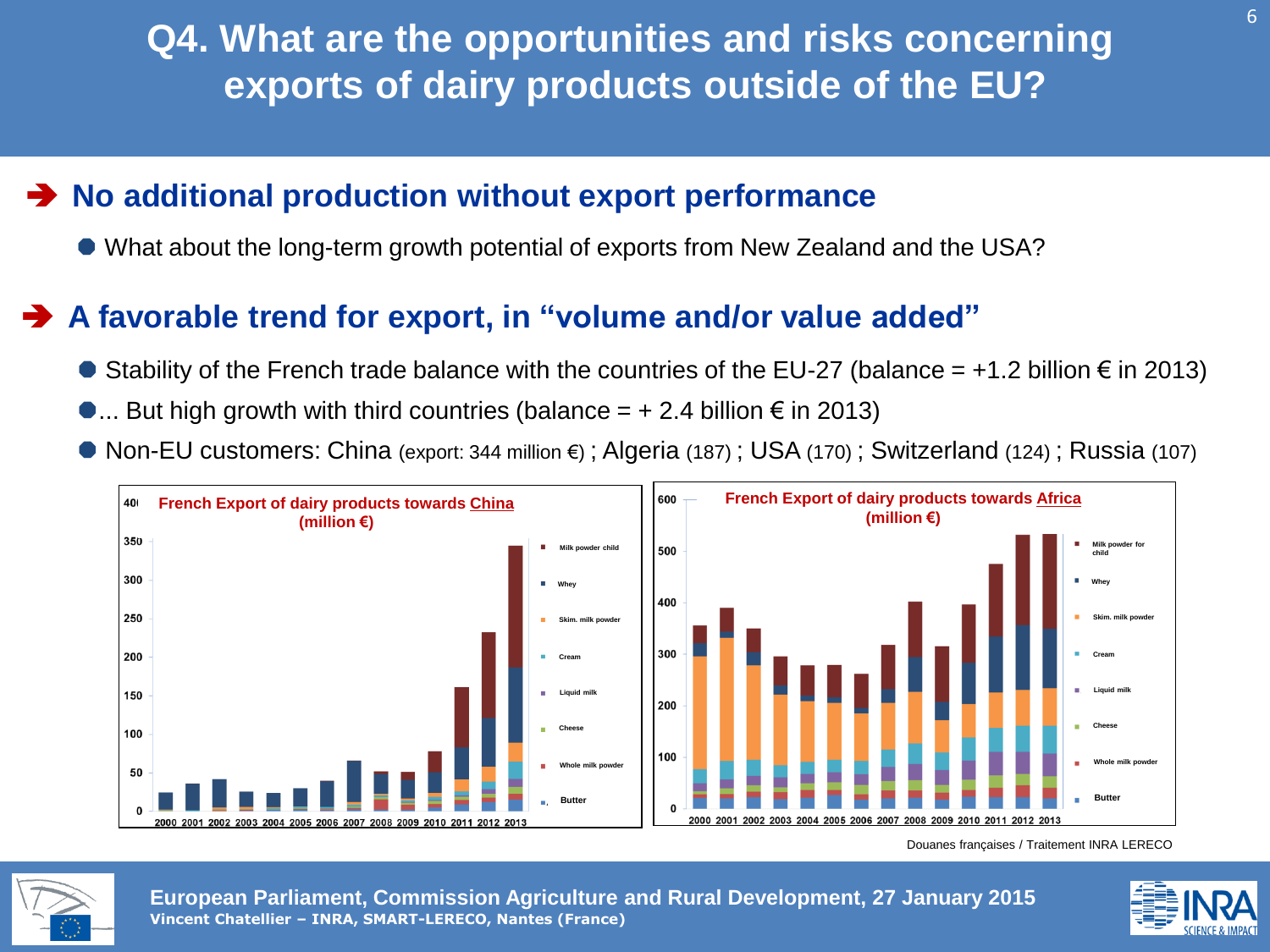**Q5. Could milk support systems that are currently in place in other countries (e.g. New Zealand, Switzerland, Canada, USA) be used as a model for the EU dairy sector?** 

### **New Zealand (an impressive increase in production and export)**

- The budgetary support is limited
- Environmental rules have allowed a high growth of milk production during the last 10 years

### **Switzerland (a small producer: 3.5 million tons and few exports)**

- The liberalization of the cheese market with the EU in 2007
- The end of the quota in 2009 (after thirty years)
- Implementation of a contractual policy between processors and producers

#### **Canada (a small producer: 8.7 million tons ; a negative balance: -420 million dollars)**

- Adjustment of supply to domestic market needs (expressed in milk fat)
- Financial penalties of milk producers in the event of surpluses
- Adjustment of milk prices based on production costs



**European Parliament, Commission Agriculture and Rural Development, 27 January 2015 Vincent Chatellier – INRA, SMART-LERECO, Nantes (France)**



7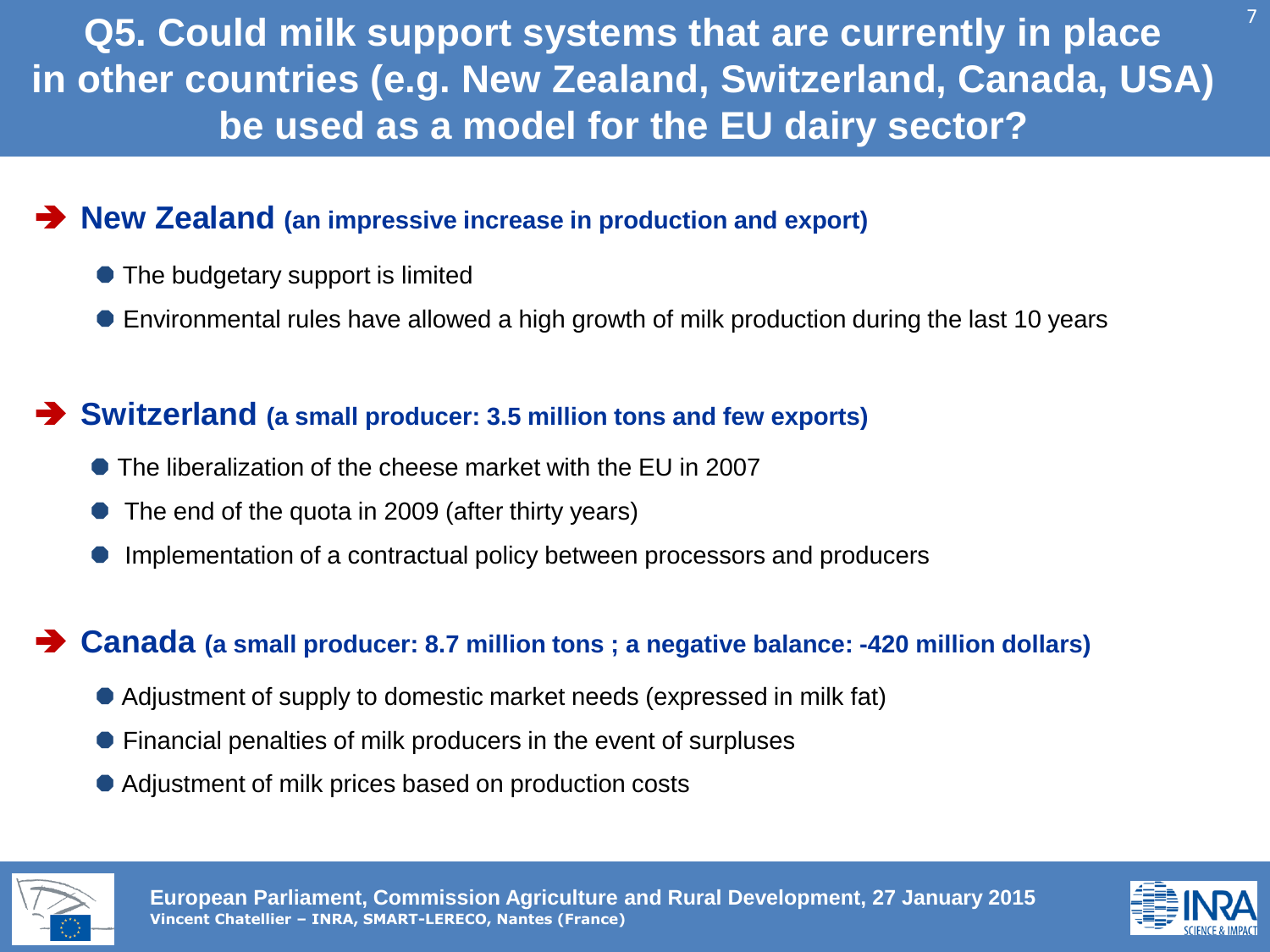**Q5. Could milk support systems that are currently in place in other countries (e.g. New Zealand, Switzerland, Canada, USA) be used as a model for the EU dairy sector?** 

# **The United States (a new** *Farm Bill* **and a rapid increase of exports)**

#### *The Dairy Product Donation Program (DPDP)*

- The Commodity Credit Corporation (CCC) funds purchase dairy products for donation to public and private nonprofit organizations that provide nutrition assistance to low-income populations.
- The products can not be stored for later use.
- This program can be established for a maximum period of 3 months.

#### **The Dairy Margin Protection Program (DMPP)**

- A compensation is awarded if the threshold is exceeded two consecutive months.
- Farmers can choose their margin cover: 67  $\epsilon$  to 135  $\epsilon$  / 1,000 liters.
- For the lowest level of margin, the producer do not pay (free)
- In addition, the farmer has to pay a premium (depending on the desired guarantee)





8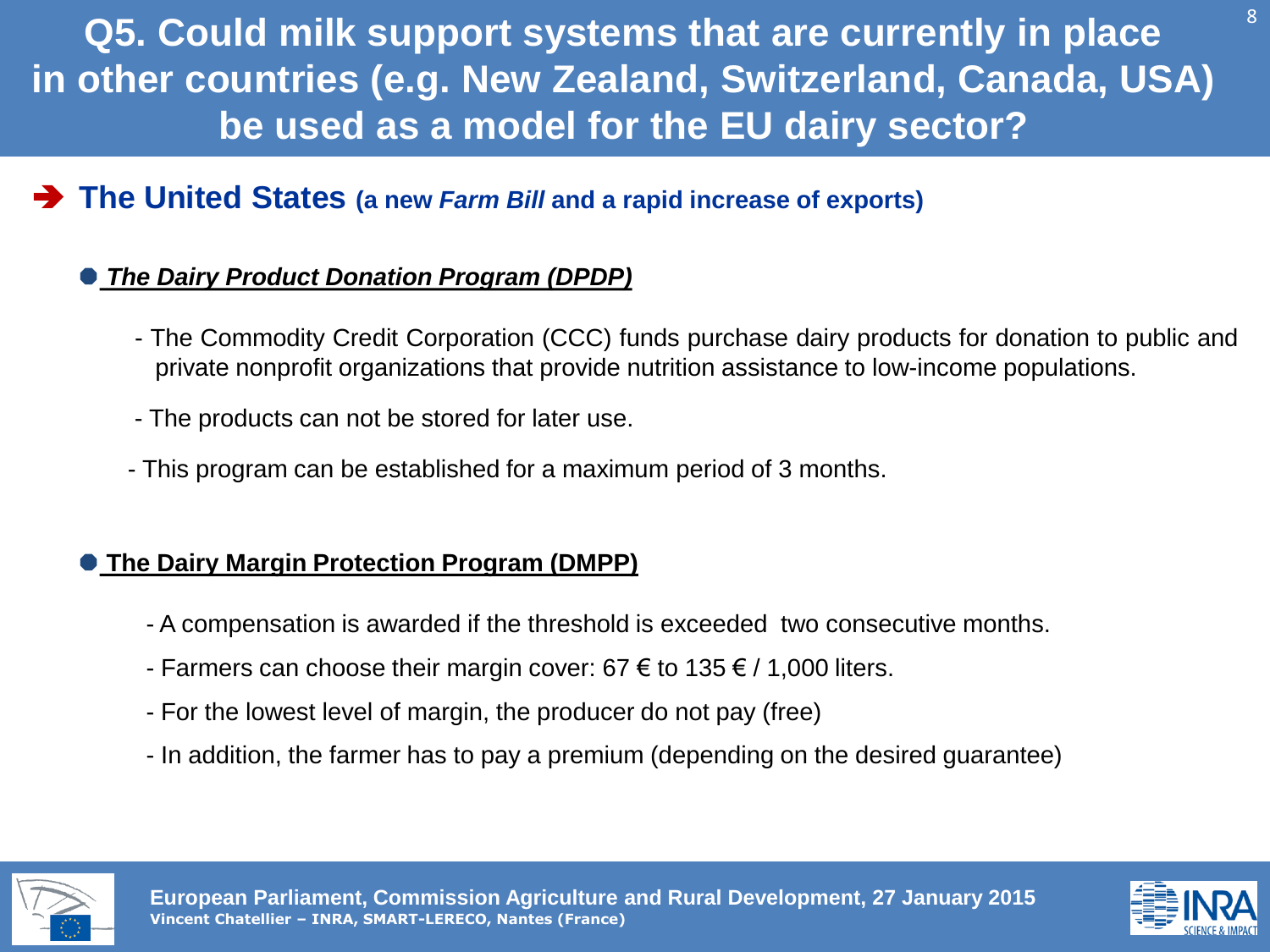# **Thank you !**

Webpage : http://tinyurl.com/q8csmqq Email : vincent.chatellier@nantes.inra.fr